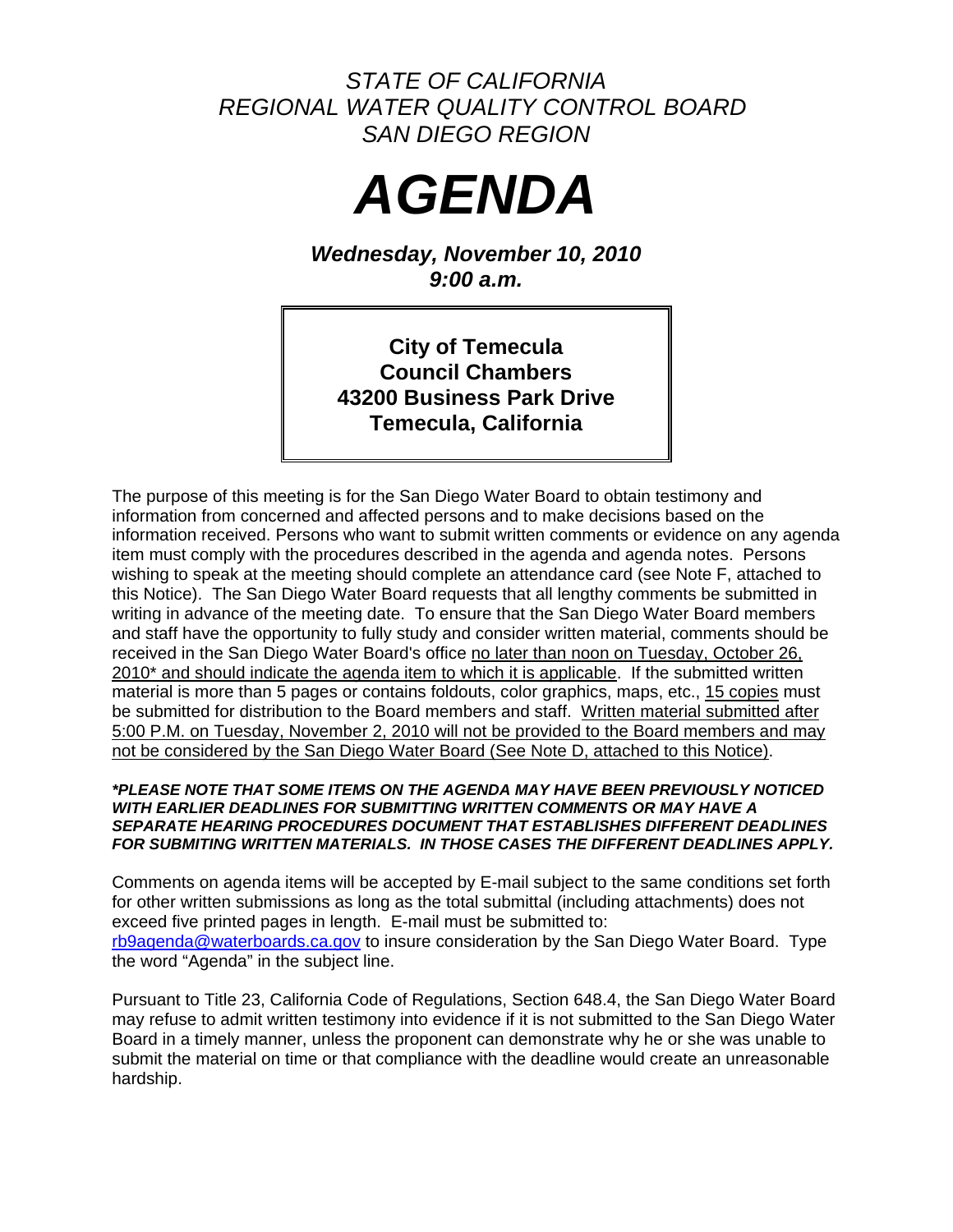NOTE D, attached to this Notice, refers to the procedures that will be followed by the San Diego Water Board in contested adjudicatory matters if a separate Hearing Procedures Document has not been issued for a particular agenda item. Parties requesting an alternate hearing process must do so in accord with the directions in NOTE D. Any such request, together with supporting material, must be received in the San Diego Water Board's office no later than noon on Tuesday, October 26, 2010.

**Copies of the agenda items to be considered by the San Diego Water Board are posted on the San Diego Water Board's website at [http://www.waterboards.ca.gov/sandiego/board\\_info/agendas](http://www.waterboards.ca.gov/sandiego/board_info/agendas)**

*Except for items designated as time certain, there are no set times for agenda items. Items may be taken out of order at the discretion of the Chairman.*

- 1. Roll Call and Introductions
- 2. PUBLIC FORUM: Any person may address the Board regarding a matter within the Board's jurisdiction that is not related to an item on this Meeting agenda and is not scheduled for a future Meeting. **Comments will generally be limited to three minutes, unless otherwise directed by the Chair**. Any person wishing to make a longer presentation should contact the Executive Officer at least ten days prior to the meeting.
- 3. Minutes of Board Meeting: September 8, 2010.
- 4. Chairman's, Board Members', State Board liaison's and Executive Officer's Reports: These items are for Board discussion only. No public testimony will be allowed, and the Board will take no formal action.

#### *Consent Item: Item 5 is considered a non-controversial issue. (NOTE: If there is public interest, concern or discussion regarding this consent item or a request for a public hearing, then the item will be removed from consent and considered after all other agenda items have been completed.)*

5. Administrative Assessment of Civil Liability, City of Escondido, Hale Avenue Resource Recovery Facility, Mandatory Minimum Penalty for violations of Order No. R9-2005- 0139. The San Diego Water Board will consider adoption of a tentative Order that would impose a \$6,000 mandatory minimum penalty recommended in Complaint R9- 2010-0132 for violations of effluent limitations prescribed in Waste Discharge Requirements Order No. R9-2005-0139, Hale Avenue Resource Recovery Facility Brine Discharge. The San Diego Water Board may approve, modify, or reject assessment of the recommended penalty. If the San Diego Water Board rejects the tentative Order, the matter may be rescheduled to a future public hearing at which time the San Diego Water Board will consider assessment of civil liability. (Tentative Order R9-2010-0144) *(Frank Melbourn)*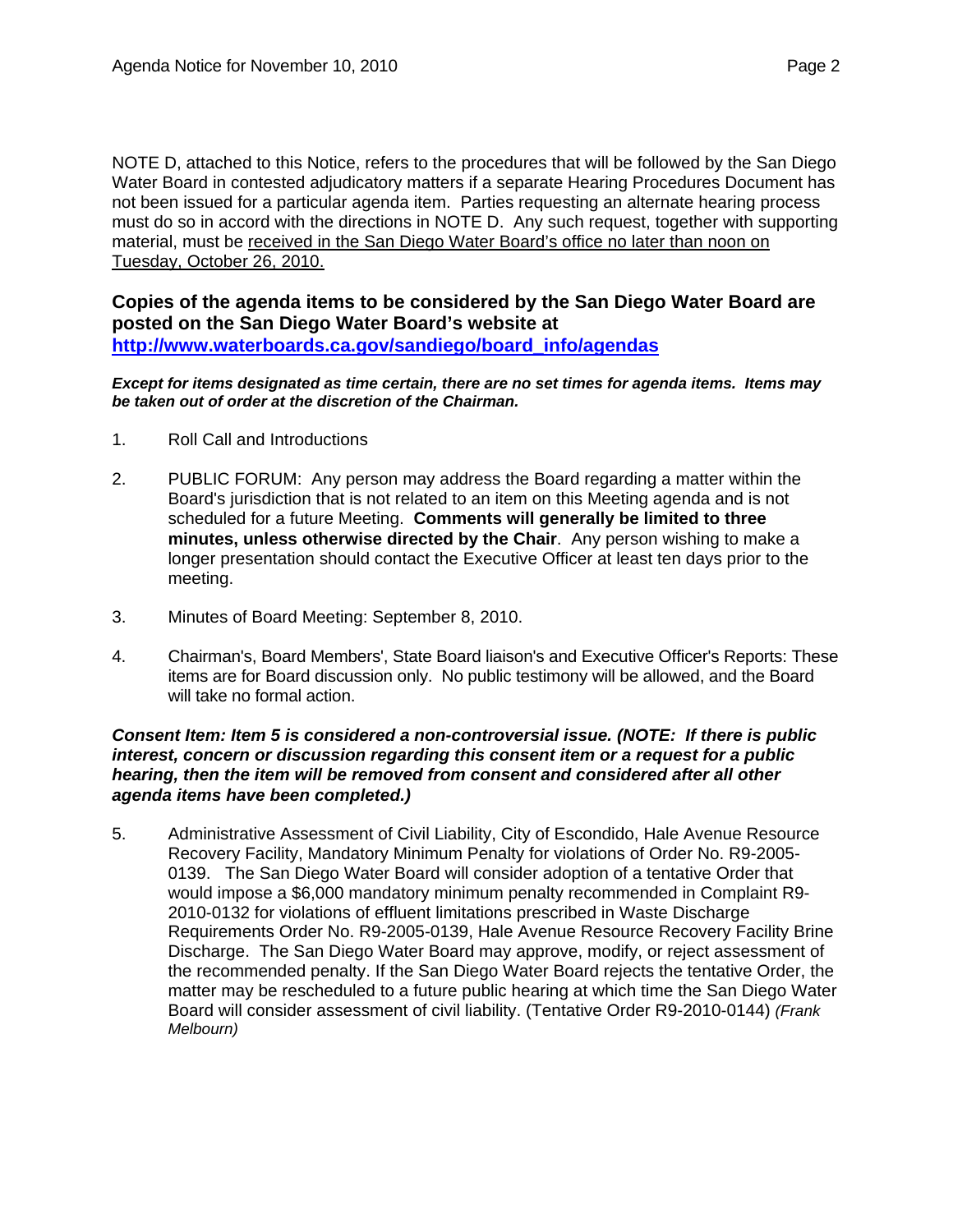### *Remainder of the Agenda (Non-Consent Items):*

- 6. Reissuance of NPDES Waste Discharge Requirements for Discharges from the Municipal Separate Storm Sewer Systems (MS4s) draining the County of Riverside, the incorporated cities of Riverside County, and the Riverside County Flood Control and Water Conservation District, within the San Diego Region. The Board will hear comments and consider adoption of Tentative Order No. R9-2010-0016. *(Chad Loflen, Ben Neill, Wayne Chiu)*
- 7. Resolution Endorsing the Southern California Salinity Coalition's and San Diego County Water Authority's *Proposed Guidelines Salinity/Nutrient Management Planning in the San Diego Region (9)* dated September 1, 2010. (Tentative Resolution No. R9-2010- 0125) *(Robert Pierce)*
- 8. Administrative Assessment of Civil Liability, Eastern Municipal Water District, Temecula Regional Water Reclamation Facility (TVRWRF): The San Diego Board will consider adoption of a Tentative Order that would impose \$524,800 in civil liability for violations of Order No. R9-2000-0165 identified in Complaint No. R9-2010-0085 resulting from the discharge of untreated sewage from the TVRWRF on December 25-26, 2009. The San Diego Water Board may approve, modify, or reject assessment of the recommended liability. The deadline for the submission of rebuttal evidence and legal argument pertaining to the Complaint was September 22, 2010. (Tentative Order No. R9-2010- 0131) *(Christopher Means)*
- 9. *Closed Session* Discussion of Ongoing Litigation [Authorized under Government Code Section 11126, subd. (e)] The San Diego Water Board may meet in closed session to discuss ongoing litigation for the following cases:

### **Civil Actions**

- a. *People of the State of California Ex Rel. the Regional Water Quality Control Board, San Diego Region v. Carlos Marin, an individual in his capacity as Commissioner of the International Boundary and Water Commission, United States Section, et al.,* Complaint for Violations of the Clean Water Act and Related State Law Claims. United States District Court, Southern District of California, Case No. 01-CV-027BTM(JFS) (filed February 2001). *(David Gibson)*
- b. *Surfrider Foundation v. California Regional Water Quality Control Board -- San Diego Region and California State Water Resources Control Board; (Cabrillo Power I, LLC, Real Party-in-Interest)*, Petition for Writ of Mandate. San Diego County Superior Court, Case No. 37 2007-00069621-CU-PT-CTL (filed July 2007). *(Brian Kelley)*
- *c. In re: Test Claim on California Regional Water Quality Control Board, San Diego Region, Order No. R9-2007-001, (NPDES No. CAS0108758) Waste Discharge Requirements for Discharges of Urban Runoff from the Municipal Separate Storm Sewer Systems (MS4s) Draining the Watersheds of the County of San Diego, the Incorporated Cities of San Diego County, the San Diego Unified Port District, and the San Diego County Regional Airport Authority adopted on January 24, 2007. Test Claim filed by San Diego County, et al., with Commission on State Mandates, No. 07-TC-09* (filed June 2008). *(Catherine George Hagan)*
- *d. Surfrider Foundation v. California Regional Water Quality Control Board, San Diego*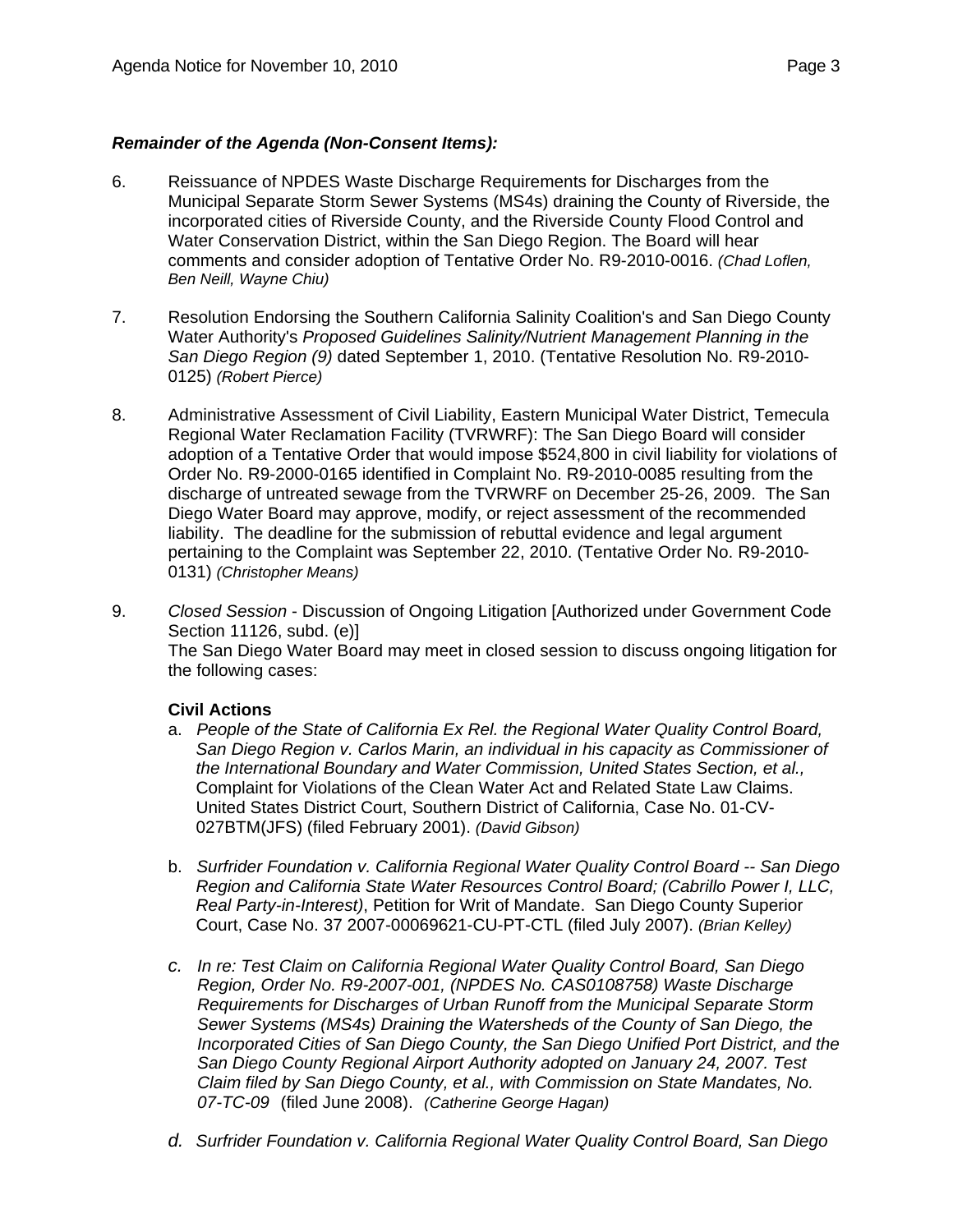*Region,* Petition for Writ of Mandate [re: San Diego Water Board's adoption of Order No. R9-2009-0038 amending Order No. R9-2006-0065 for Poseidon Resources (Channelside), LLC, NPDES Permit No. CA0109223, approval of a Flow, Entrainment and Impingement Minimization Plan under the California Water Code]. San Diego County Superior Court, Case No. 37-2010-0009-436-CU-WM-CTL (filed April 2010). *(Brian Kelley)*

- *e. South Orange County Wastewater Authority and South Coast Water District,* Petition for Writ of Mandate. Orange County Superior Court, Case No. 30-2010-00364016- CU-WM-CXC (filed April 2010) *(Joann Cofrancesco)*
- *f. California Regional Water Quality Control Board, San Diego Region v. Bill and Heidi Dickerson, Larry and Penelope Gunning and Perry & Papenhausen, Inc.* Complaint for Damages for Breach of Contract and for Specific Performance. San Diego County Superior Court, Case No. 37-2010-00096011-CU-CO-CTL (filed July 2010) *(Jeremy Haas)*
- *g. State of California Department of Finance, State Water Resources Control Board, And California Regional Water Quality Control Board, San Diego Region v. Commission on State Mandates.* Petition for Writ of Administrative Mandamus. Sacramento County Superior Court, Case No. 34-2010-80000604 (filed July 2010) *(Catherine George Hagan)*

#### **Petitions for Review Pending Before State Water Resources Control Board**

- *h.* Petition of NRDC, Inc. (Waste Discharge Requirements Order No. R9-2007-001 [NPDES No. CAS0108758] for Urban Runoff Discharges from the Municipal Storm Systems in the Incorporated Cities of San Diego, San Diego Unified Port District, and San Diego Regional Airport Authority, SWRCB/OCC File A-1830(c), filed February, 2007 (in abeyance).
- *i.* Petition of Natural Resources Defense Council and San Diego Coastkeeper (Executive Officer Approval of Countywide Model Standard Urban Stormwater Mitigation Plan for Development Applications), SWRCB/OCC File A-2010, filed April 2009 (in abeyance). *(Eric Becker)*
- *j.* Petition of Department of the Navy (Waste Discharge Requirements Order No. R9- 2009-0081 [NPDES No. CA0109185] for the United States Department of the Navy, Naval Base Coronado, San Diego County), SWRCB/OCC File A-2032, filed July 2009. *(Vicente Rodriguez)*
- *k.* Petition of La Costa Town Square, LLC (Denial of Clean Water Act section 401 Water Quality Certification, La Costa Town Square Project, Application 09C-043, San Diego County), SWRCB/OCC File A-2039, filed August 2009 (in abeyance). *(Chiara Clemente)*
- *l.* Petition of South Coast Water District and South Orange County Wastewater Authority (Failure to Act to Modify NPDES Permit for Brine Discharge and Groundwater Recovery Facility, San Diego County), SWRCB/OCC File A-2072, filed January 2010. *(Brian Kelley)*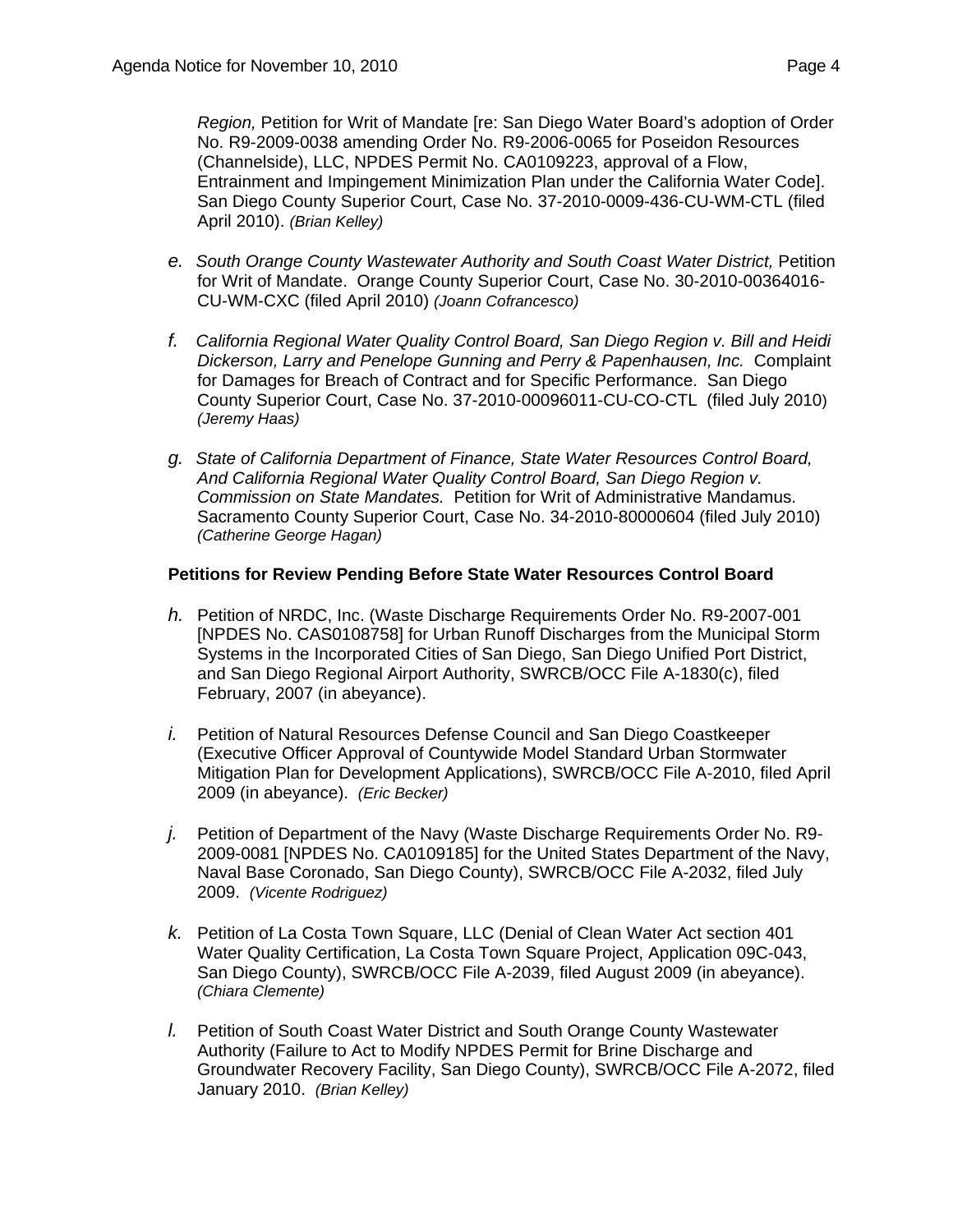- *m.* Petitions of the City of Laguna Hills, the City of Laguna Niguel, the City of San Juan Capistrano, the City of Mission Viejo, the City of San Clemente, the City of Dana Point, the City of Laguna Woods, the County of Orange and Orange County Flood Control District, the City of Aliso Viejo, the City of Lake Forest, and the City of Rancho Santa Margarita (Waste Discharge Requirements Order No. R9-2009-0002 (NPDES No. CAS0108740), Orange County Municipal Separate Storm Sewer System (MS4) Permit), SWRCB/OCC Files A-2073(a)-(j), filed January 2010 (in abeyance). *(Ben Neill)*
- *n.* Petitions of American Salvage Inc., and Consolidated Electrical Distributors (CED) and Northbrook Properties, Inc. (NPI) (Cleanup and Abatement Order No. R9-2010- 007), SWRCB/OCC Files A-2084 and 2084(a), filed February 2010 (in abeyance). *(Lynn Berlad)*
- *o.* Petition of Vulcan Materials Company (Reconsideration of Clean Water Act Section 401 Water Quality Certification No. 08C-051 for Poway Mining Site, Vulcan Materials, San Diego County) SWRCB/OCC File A-2088, filed March 2010 (in abeyance). *(Mike Porter)*
- *p.* Petition of California Independent System Operator Corporation (Order No. R9- 2010-0062 Determining No Changes Are Warranted to Order No. R9-2004-0154 (Dynegy South Bay, LLC, South Bay Power Plant, NPDES Permit No. CA0001368) SWRCB/OCC File A-2103, filed June 2010. *(Kristin Schwall)*
- *q.* Petition of City of Murietta for reconsideration of denial of Clean Water Act Section 401 Water Quality Certification for Application No. 10C-009, Line D and D-1 Realignment (CIP #8157) project. SWRCB/OCC File A-2122, filed August 2010, *(Chiara Clemente)*
- *r.* Petition of Coastal Environmental Rights Foundation, requesting State Water Board review of Certification No. 10C-052, for routine maintenance of Storm Water Facilities, Maps 6 and 6a, Sorrento Valley, to the City of San Diego, filed October 2010) *(Chiara Clemente)*
- 10. *Closed Session* Consideration of Initiation of Litigation or Discussion of Significant Exposure to Litigation The San Diego Water Board may meet in closed session to initiate or consider initiating litigation concerning matters within its jurisdiction or to discuss significant exposure to litigation [Authorized under Government Code Section 11126(e)] *(David Gibson)*
- 11. *Closed Session* Deliberation on a Decision to be Reached Based on Evidence Introduced in a Hearing The San Diego Water Board may meet in closed session to consider evidence received in an adjudicatory hearing and to deliberate on a decision to be reached based upon that evidence [Authorized under Government Code Section 11126(c)(3)]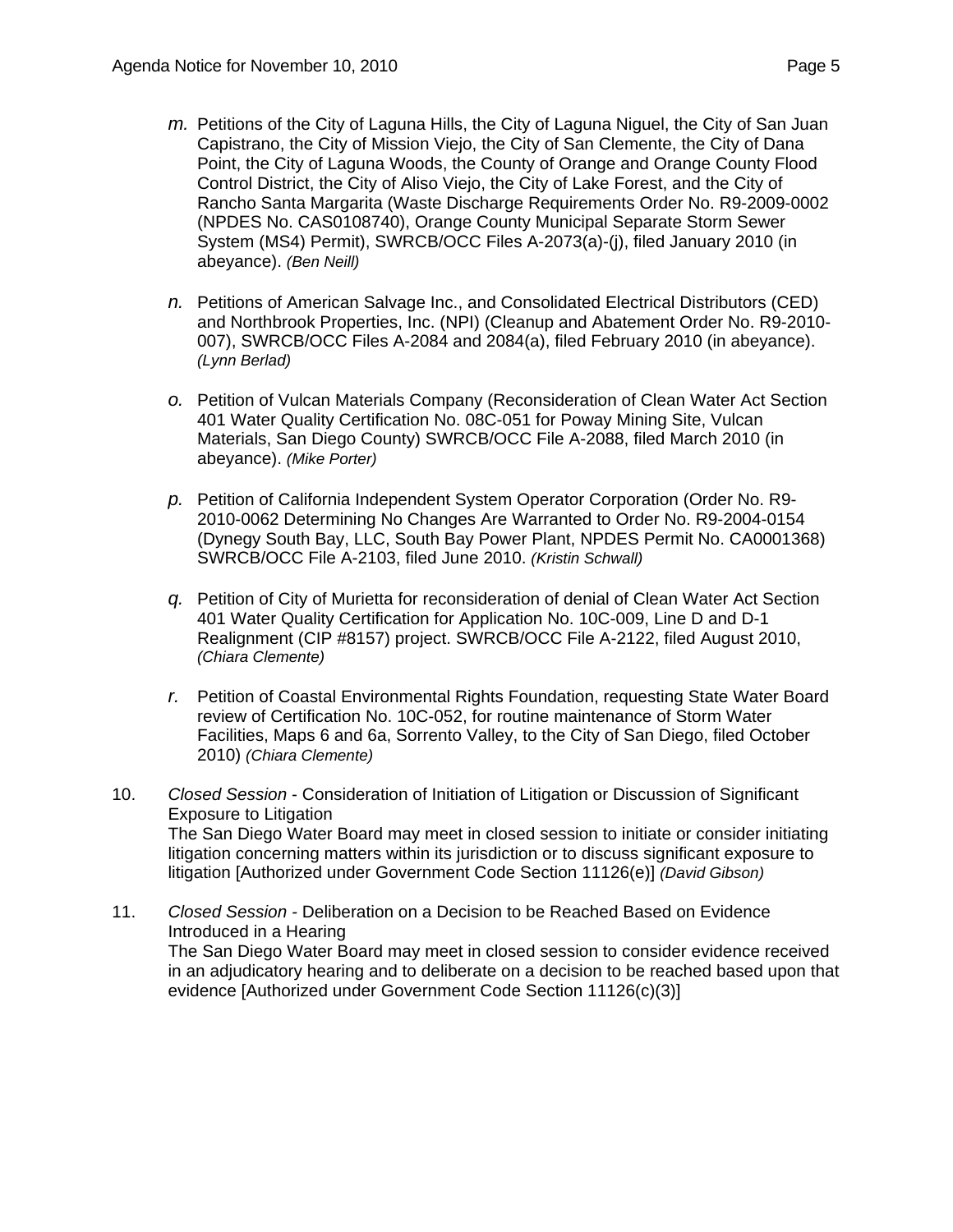12. *Closed Session* - Personnel

 The San Diego Water Board may meet in closed session to consider the appointment, employment, evaluation of performance, or dismissal of a public employee or to hear complaints or charges brought against that employee by another person or employee unless the employee requests a public hearing [Authorized under Government Code Section 11126(a)]

- 13. Approval of Year 2011 Board Meeting Schedule *(David Gibson)*
- 14. The Board will consider affirming that Vice Chair Grant Destache will preside as Acting Chair at the December 2010 meeting. Alternatively, the Board may conduct an election to select a Chair and Vice Chair to preside at the December 2010 meeting.
- 15. The Board will consider designating the Chair, who may in turn designate the responsibility from time to time, to conduct prehearing conferences pursuant to Water Code section 13228.15 to address any of the matters described in Government Code section 11511.5, subdivision (b). *(Catherine Hagan)*
- 16. Arrangements for Next Meeting and Adjournment Wednesday, December 14, 2010 - 9:00 a.m. Water Quality Control Board Regional Board Meeting Room 9174 Sky Park Court San Diego, California

### *Notifications*

### A. **Follow the Board Meeting on Twitter**

Updates on the progress of the San Diego Water Board meeting will be posted on Twitter at [www.twitter.com/SDWaterBoard.](http://www.twitter.com/SDWaterBoard) The San Diego Water Board's use of Twitter is a courtesy and is for informational purposes only. It is not always reliable, and is not a substitute for personal attendance at a Board meeting.

### B. **Completed Cleanup Action - 30-day Notice**

The San Diego Water Board intends to issue a no further action letter for completion of cleanup of pollutants from leaking fuel storage tanks in Tank Area 9935 and the Rose Creek Storm Water Outfall Basin at Marine Corps Air Station Miramar, California. This notification is made pursuant to California Code of Regulations, Title 23, section 2728. The residual concentrations of fuel constituents in soil and groundwater do not appear to pose a threat to human health or the environment and the unauthorized release case may be closed. Additional details about this case are available on the GeoTracker website at:

[https://geotracker.waterboards.ca.gov/profile\\_report.asp?global\\_id=](https://geotracker.waterboards.ca.gov/profile_report.asp?global_id=T0607326469) T0607391306. Provided no significant issues arise during the public notification period, the San Diego Water Board will issue a no further action letter in December 2010. *(Cheryl Prowell)*